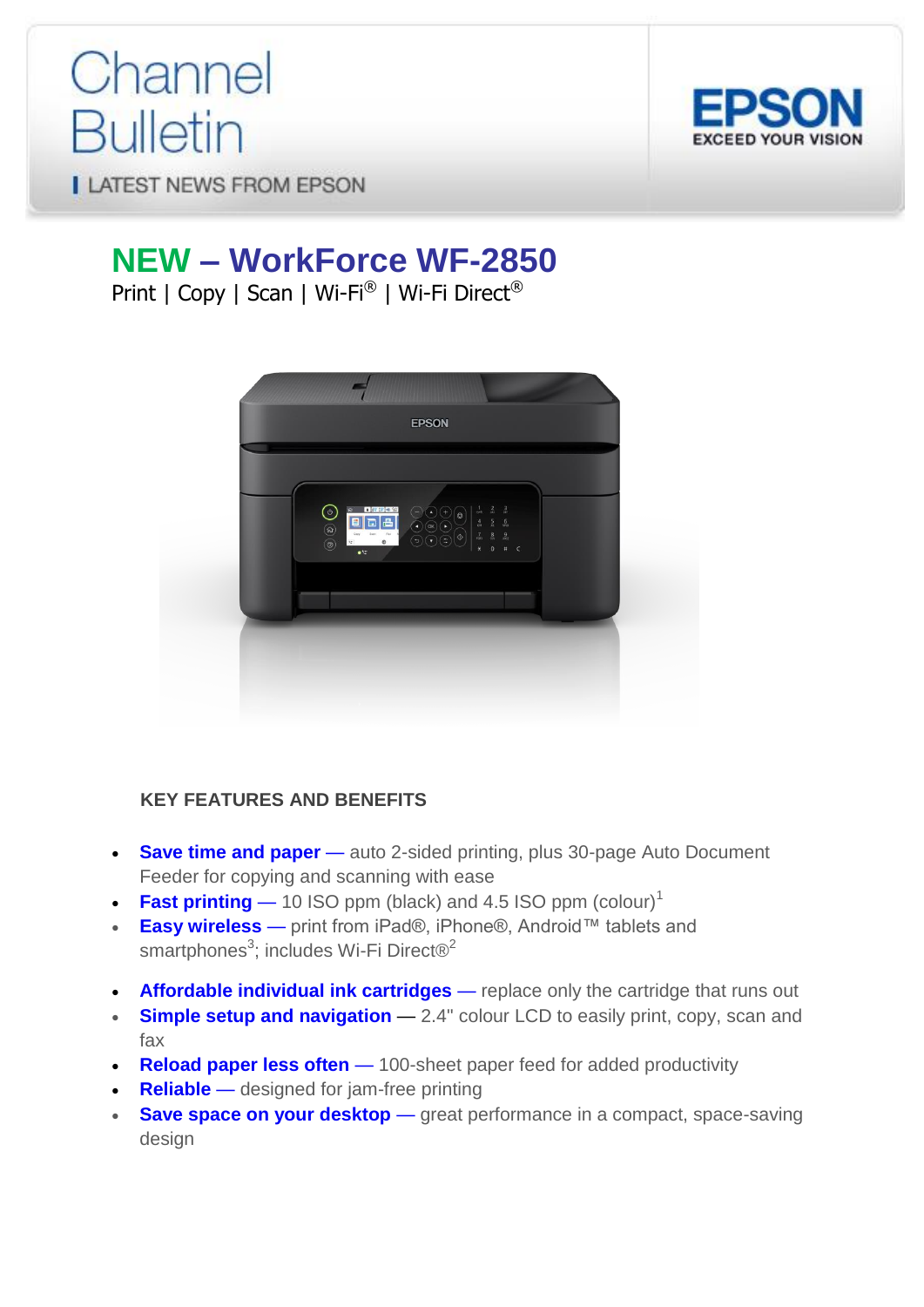#### **TARGET MARKET AND POSITIONING**

The WorkForce WF-2850 multifunction inkjet printer ensures peak productivity and flexible paper handling. It is primarily aimed at small offices and home users who require professional quality colour output with laser sharp text at an affordable price.

#### **Efficient**

Versatile paper handling plus ADF. This model comes with a 30-sheet automatic document feeder and offers print, scan, copy and fax functions. The Workforce WF-2850 is always ready to print with the 100-sheet rear loading paper tray and supports automatic duplex printing. Your customers can get creative by printing on envelopes and more.



## **High-speed faxing**

Fax as fast as 3 seconds per page, save up to 100 pages in memory. Using the included PC-Fax, users can even send a mono fax right from their computer. It's a great way to save time and paper**.**

#### **Simple wireless connectivity**

Connect to your wireless network in a snap — even the latest wireless standard, 802.11b/g/n, is supported. No network? No problem. Wi-Fi Direct means no router is required $2$  enabling users to easily connect to wireless networks in seconds, allowing printing from virtually any room in the office.

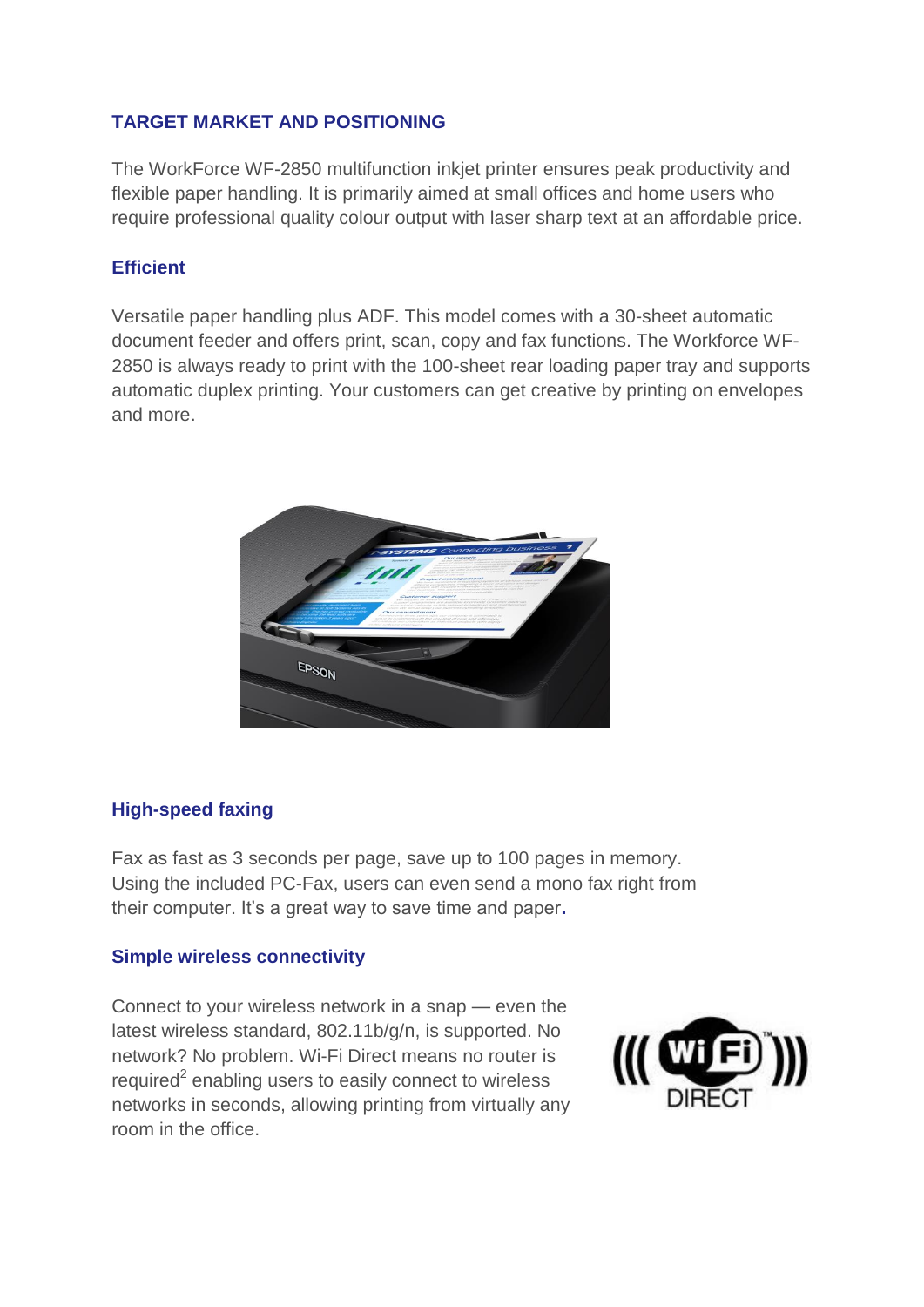#### **Print from your iPad or iPhone**

Apple® Airprint™ makes it simple to print photos, emails, webpages and documents straight from your iPad or iPhone. There's no software to download, no drivers to install or cables to connect. Your apple IOS device will automatically connect to the printer.



#### **Share your Google® content**

Print on the go from your smartphone or tablet using Google Cloud Print™ with your Gmail™ or Google drive™ account. Plus, print from your Chromebook and Google Chrome™ without installing drivers or connecting cables. It's now even easier to share your google content from anywhere.



#### **Inks**

With individual ink cartridges, users only replace cartridges as needed, rather than the conventional process of having to replace an entire cartridge despite only having consumed one of the many colours it contains. Plus, users can save more by buying the high capacity 212XL ink cartridges, printing 2.5 x more than the standard capacity<sup>^</sup> or save further with the option of purchasing value packs.



- 1 Black and colour print speeds are measured in accordance with ISO/IEC 24734. Actual print times will vary based on system configuration, software, and page complexity. For more information, visit www.epson.com/printspeed.
- 2 Wi-Fi 802.11 b/g/n certified; level of performance subject to the range of the router being used.
- Visi[t www.wi-fi.org/files/11nbasics\\_glossary.pdf](http://www.wi-fi.org/files/11nbasics_glossary.pdf) for more information. Wi-Fi Direct may require printer software.
- 3 Most features require an Internet connection to the printer, as well as an Internet- and/or email-enabled device. See **[www.epson.com.au/connect](http://www.epson.com.au/connect/) for** a list of Epson Connect enabled printers and compatible devices and Apps. Adapter may be required.
- ^ Approximately 2.5 times more prints per cartridge compared with the model 212 standard capacity ink cartridge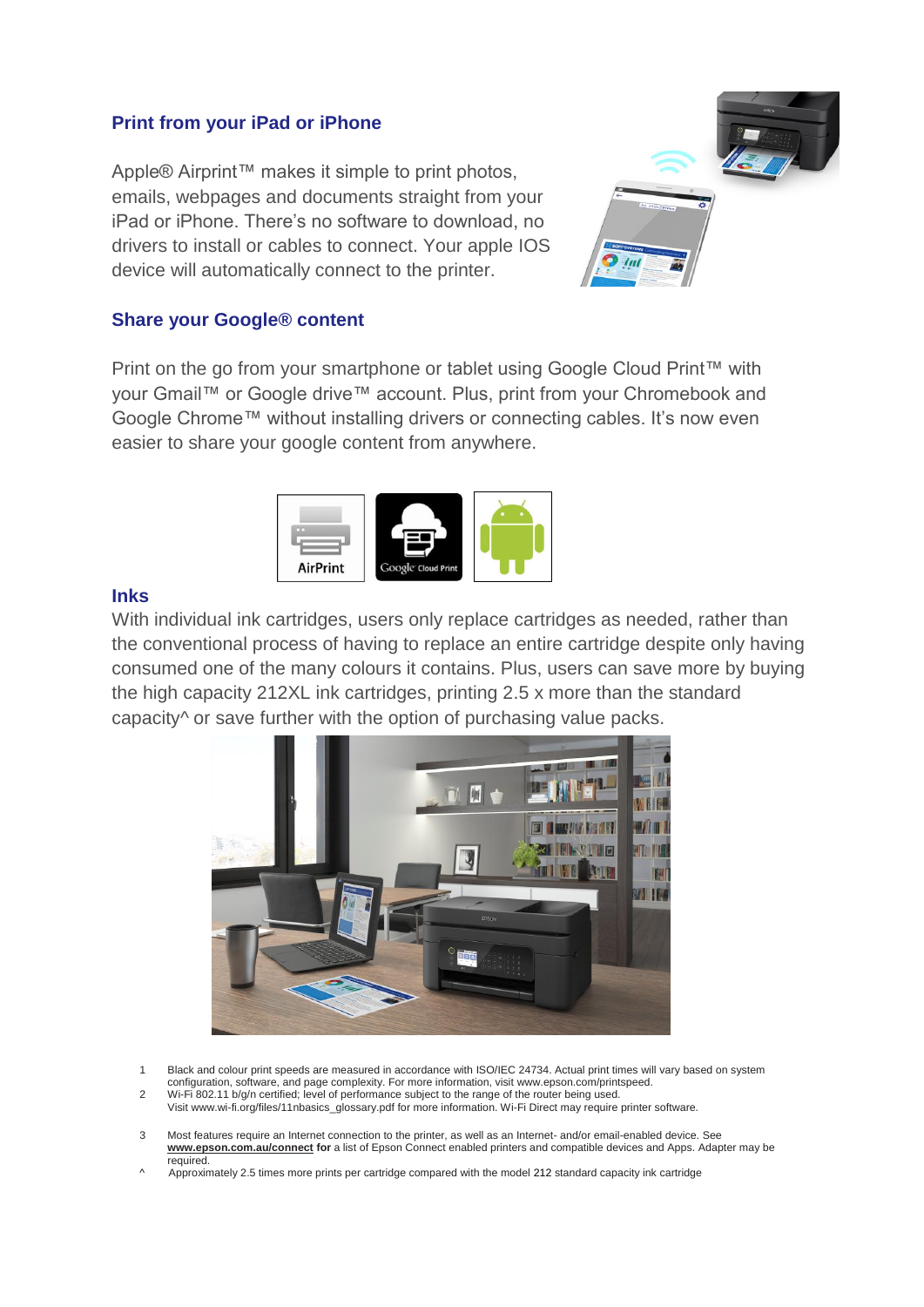# **PRICING**

| <b>PRODUCT</b><br><b>CODE</b> | <b>DESCRIPTION</b>      | <b>RRP</b><br>(INC GST) |
|-------------------------------|-------------------------|-------------------------|
| C11CG31501                    | Epson WorkForce WF-2850 | \$179                   |

#### **CONSUMABLES**

| <b>PRODUCT</b><br><b>CODE</b> | <b>DESCRIPTION</b>            | <b>RRP (INC)</b><br><b>GST)</b> |
|-------------------------------|-------------------------------|---------------------------------|
| C13T02R192                    | 212 Std Black Ink             | \$17.99                         |
| C13T02R292                    | 212 Std Cyan Ink              | \$13.99                         |
| C13T02R392                    | 212 Std Magenta Ink           | \$13.99                         |
| C13T02R492                    | 212 Std Yellow Ink            | \$13.99                         |
| C13T02X192                    | 212XL Black Ink               | \$34.99                         |
| C13T02X292                    | 212XL Cyan Ink                | \$23.99                         |
| C13T02X392                    | 212XL Magenta Ink             | \$23.99                         |
| C13T02X492                    | 212XL Yellow Ink              | \$23.99                         |
| C13T02R692                    | 212 Std Value Pack            | \$52.99                         |
| C13T02X992                    | 212XL Black + 212 Std Colours | \$68.99                         |

| <b>PRODUCT INFORMATION</b>              |                 |
|-----------------------------------------|-----------------|
| <b>Product code</b>                     | C11CG31501      |
| <b>Barcode</b>                          | 9314020629686   |
| Predecessor                             | <b>WF-2750</b>  |
| Dimensions $(mm - w \times d \times h)$ | 375 x 300 x 218 |
| Weight (kg)                             | 5.2 Kg          |
| Carton dimensions (mm $- w x d x h$ )   | 454 x 399 x 300 |
| Packed weight (kg)                      | $6.8$ Kg        |
| Cartons per pallet                      | 42              |